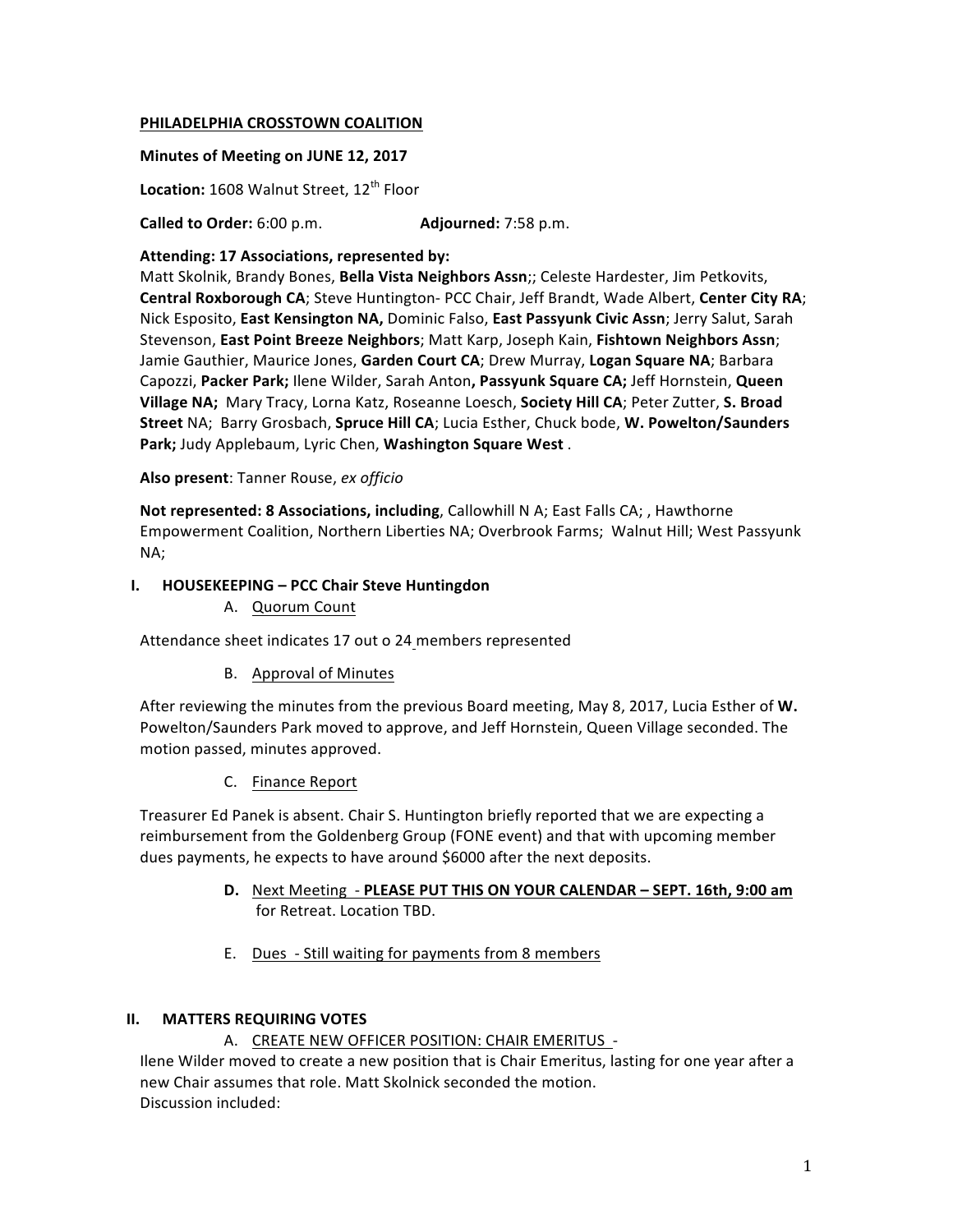- questions about responsibilities, and it was suggested that the new board will need to determine that, that we can see how it works best, but that this position allows for an appropriate transfer of knowledge that has accrued thanks to Steve Huntington's dedication over the years, and that this is the first time the Board has transitioned since PCC became a 501c3 in 2014.

- Will Chair Emeritus be part of the EC? According to the Bylaws, which do not need to be changed in order to enact this position, Yes.

- One person expressed a preference that the position be Executive Director

- Questions about whether the Chair currently votes and whether the Chair Emeritus would. Voting is primarily a function of members representing the positions of their own boards. **Motion passed with one vote against.** 

## B. SLATE OF NEW OFFICERS

Chair: Ilene Wilder nominated Jeff Hornstein of Queen Village NA for Chair. Jeff accepted nomination. Jim Petkovits seconded; Steve Huntington asked if there were other nominations. **With none forthcoming, the motion passed with one abstention.** 

Other Officers: Judy Applebaum moved to nominate Jamie Gauthier for Vice Chair, Ilene Wilder for Treasurer, and Celeste Hardester for Secretary. Jeff Hornstein nominated Joe Kain for the second Vice Chair position. Barry Grosbach seconded both motions.

# The motions passed with no opposition.

## C. LETTER RE GERRYMANDERING

Tanner Rouse reported that *Ex Officio* member Rob Kettel and Steve Huntington have worked on a letter regarding Gerrymandering that would be sent to Philadelphia members of the Harrisburg delegation who have not yet signed on to co-sponsor SB 22 HB 722, including White, O'Brian, Hughes, Tartaglione, and Street (Sharif). Barb Capozzi moved to support ending this letter, Jeff H. seconded; Judy Applebaum suggested modifying the motion to also send thank you letters to delegates who are already supporting the bills.

### The motion passed with 11 supporting, 1 opposing, and 4 abstentions

# D. LETTER RE ASSIGNMENT OF POLICE OFFICERS INVOLVED IN SHOOTING

Letter drafted by members of Garden Court, Spruce Hill, Bella Vista, and W. Passyunk was circulated to members prior to board meeting. Four members had already voted they would support, and four others that they oppose sending the letter. Discussion included:

- concern that the letter should address policy, and not be officer-specific

- discomfort with wading into PPD Labor issues

- concern that the tone of the letter was too strident

- while several individuals expressed support for the letter, their boards did not; Jeff Hornstein suggested that this kind of issue, where consensus cannot be found, could become a subject to address at the retreat in terms of seeking alternate solutions for the civics who feel action is needed. Can something be done to aid them without representing the entire PCC?

### The letter was not brought to motion.

### **III. UPDATES**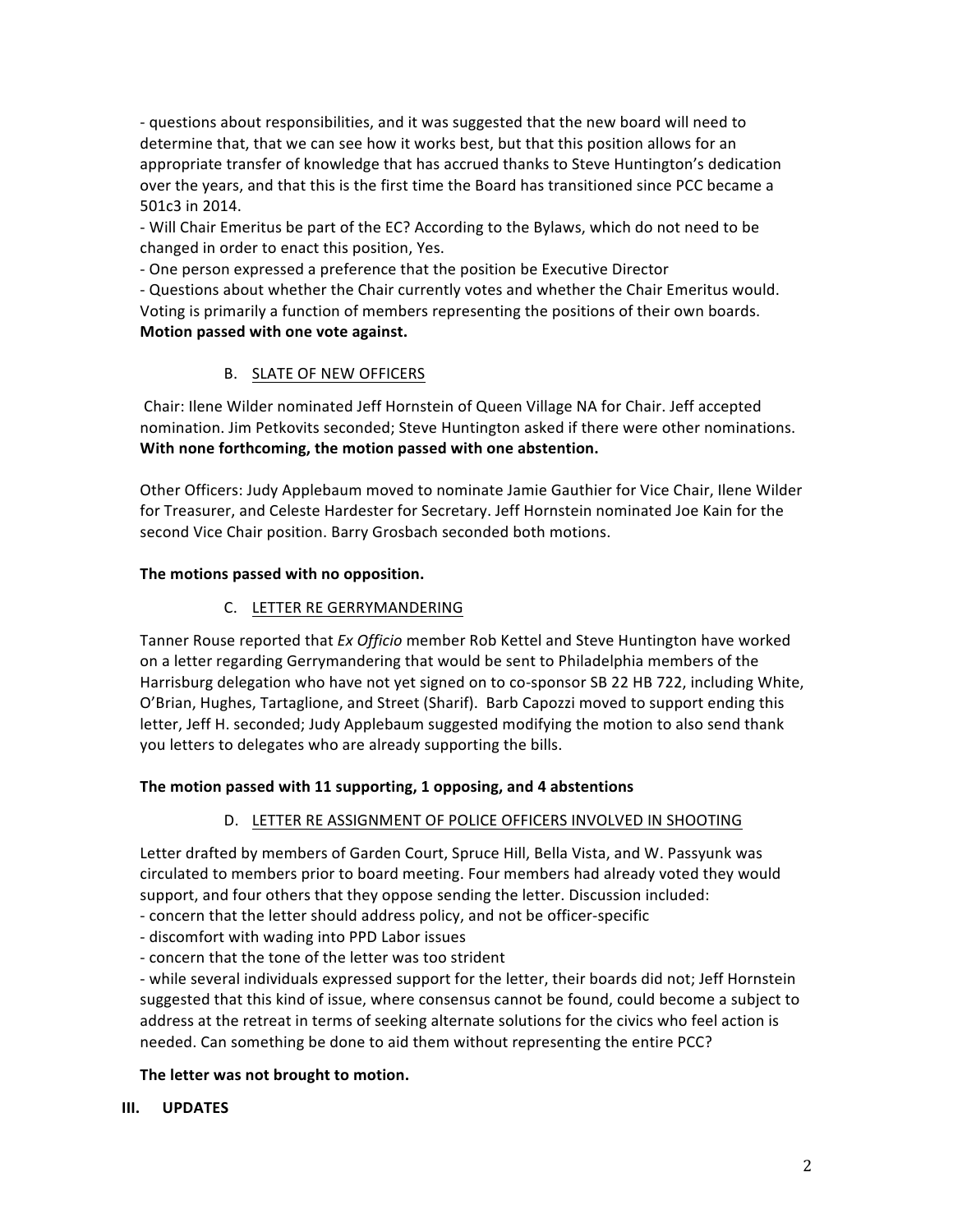# A. FONE EDUCATION COMMITTEE (and also C. on Agenda)

Jeff Hornstein reported that there is exciting news regarding the William Penn Foundation, who summoned FONE to their headquarters. Also invited to the meeting were Sylvia Sims of Parent Power and (Denis?) Devine of Home and School Council. All were asked to pool together efforts so William Penn would feel more confident about supporting people who will be sharing knowledge. They discussed the concept of a Community Organizing Institute on how to do school support work, conducting a boot camp with deep training. WP realizes that FONE is serious about diversifying, and so FONE would still exist within all of this, but there would be cross-pollination with other groups. Questions were asked about having digital platforms where this information can be more well known, and that the School District could have these resources available.

# B. WEST PASSYUNK NOT RENEWING

This civic is reorganizing, and has decided not to renew its membership for the time- being.

# D. SLAPP IN HARRISBURG

State Rep John Taylor has been written to but there has been no response.

# E. ELECTRIC VEHICLE PARKING STATIONS

Ilene Wilder said a task force is being created; Steve suggested PCC should join it, that we should reach out to Councilmen Oh or Squilla. Roseanne Loesch said former Society Hill president Bob Curley would be a good person to join this.

# F. SIGNAGE ON BEN FRANKLIN PARKWAY

Mary Tracy reports that the ad firm has not yet returned to the Arts Commission about this.. The PCPC has not written the missing language that would make the municipal standards equal commercial standards because they don't think there should be any municipal advertising. The Art Commission is frozen, unable to apply decisions without parameters. The concern is that City Parking has a history of illegal signage, and now they are looking at Filter Square. PPA leases land from the City and feels this allows them to slip in under the Municipal advertising act. A big concern is that all outdoor advertising regulations are vulnerable with the City making exceptions for themselves.

Mary suggests that PCC members look at locations in your neighborhood that are vulnerable to municipal advertising, and pay attention to permits. We need to appeal as many as we can.

Steve Huntington said we wrote a letter already. Barb Capozzi suggests writing another to Darrell Clarke and PCPC.

Roseanne Loesch made a motion to write a letter to PCPC (cc-ing appropriate officers) requesting that regulations currently in sign code be applied to municipal properties.

Mary suggested writing to each councilperson, asking that their district be carved out of this regulation. Steve feels it is better to write to Council members than PCPC. Jeff Braff said that Public Property is circumventing the PCPC. Someone suggested that Council needs to write the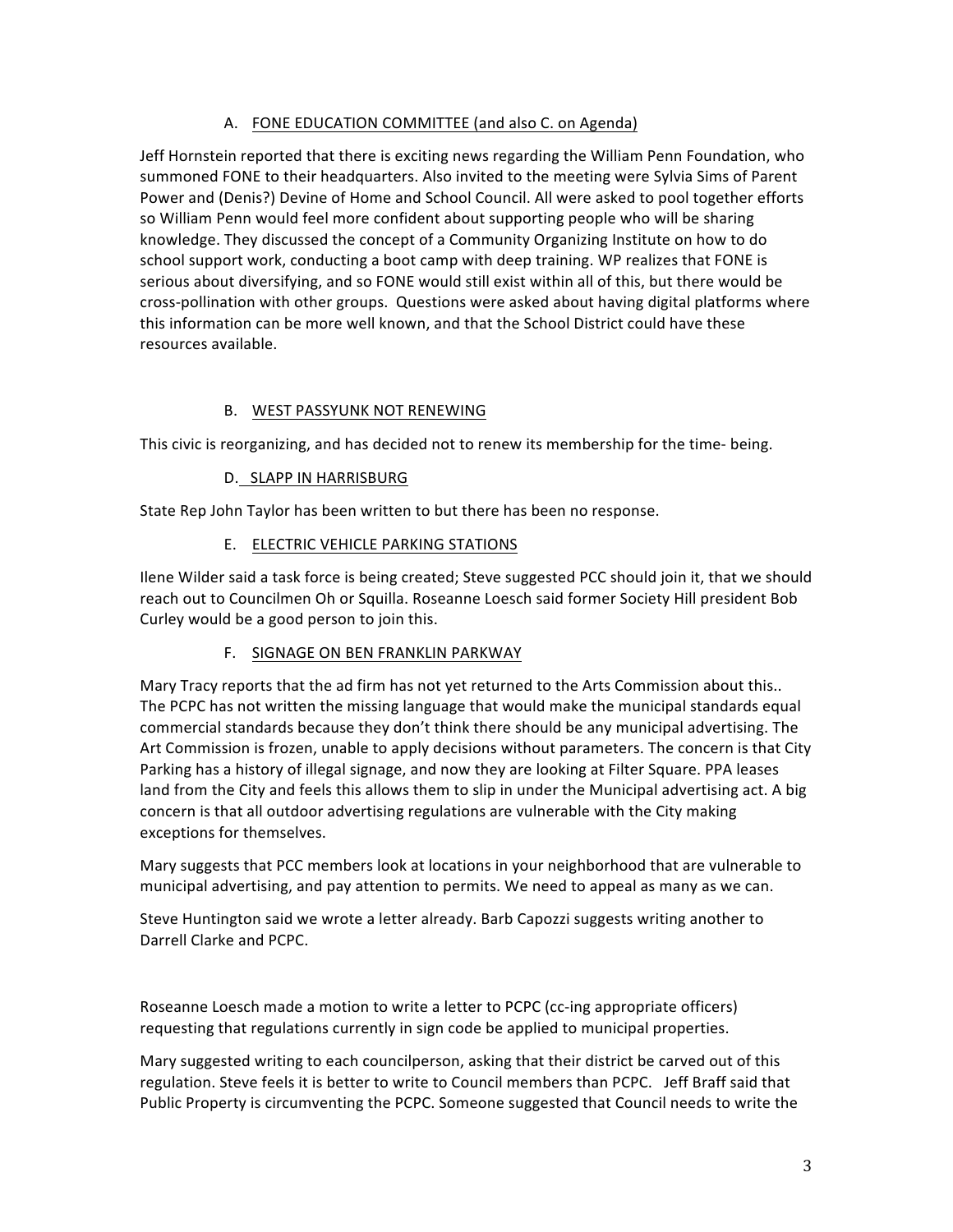outline of the bill and PCPC can fill in the detail. Mary reports that Councilman Squilla has said this matter is up to the PCPC.

## A decision was made to form a subcommittee of Barb Capozzi and Mary Tracy to write a letter that would be sent to members for an email vote in the next couple of weeks.

BILL 170504, there has been an Amendment to the Accessory Sign Bill, expanding what stores can do, but Mary thinks this is looking pretty good regarding limit on the number of signs and digital signage. The 4 Sq. Feet of signage allowance in every window has been removed.

## G. SCHIAVO \$600 OLD CITY GREEN GIFT DELIVERED- Four civics contributed

# H. RCO REGULATIONS BILL # 170285

This bill was held on Council's calendar for a month and then placed overnight on the floor and passed on June 8, 2017. It contains the amended language exempting wards operating as RCO's from rules pertaining to "regular" RCO's.

## I. ZBA BILL 170335

Re a ZBA applicant disclosure form about which Steve Masters spoke at the last meeting was passed by Council on May 18.

## J. LAST MINUTE COUNCIL AMENDMENTS

After speaking with Council President Clarke and Rules Committee Chair Councilman Greenlee re the frustration of  $11<sup>th</sup>$  hour Council members' amendments not electronically posted prior to Council committee hearings, the Crosstown followed up with a May 18 letter. No reply has been received

# K. HISTORIC COMMISSION POSTER/APPEALS FROM PLAN POSTING DATE

Roseanne Loesch reports that she and Paul Boni met with the Preservation Alliance and that they support the posting of this information. They plan to take this to the next level. Also, Councilwoman-At-Large Helen Gym will speak with Director of Planning and Development Anne Faddulon about the practice of plans being made available. (L&I states when they don't have them that they are being scanned – this actually makes sense in that, while the plans may already be pdfs, the stamped plans are not  $-$  thus the scanning.) We are asking that the 30-day appeal window begin when the plans are available for public access. We will ask Councilman Squilla to support this.

# **IV. DISCUSSION TOPICS**

# A. ORGANIZATIONAL MEETING SEPT 16

Jeff Hornstein said that the idea is to hold another retreat as was held a couple years ago, in order to set the direction of PCC initiatives/focus. Come to the retreat prepared to talk about the issues that are important to your civic. A venue is needed, perhaps at Penn or the Bar Association offices. Guest speakers can be sought: Nicole Westerman - Rebuild; Michael DiBerardinis, Managing Director; Police Commissioner Ross.